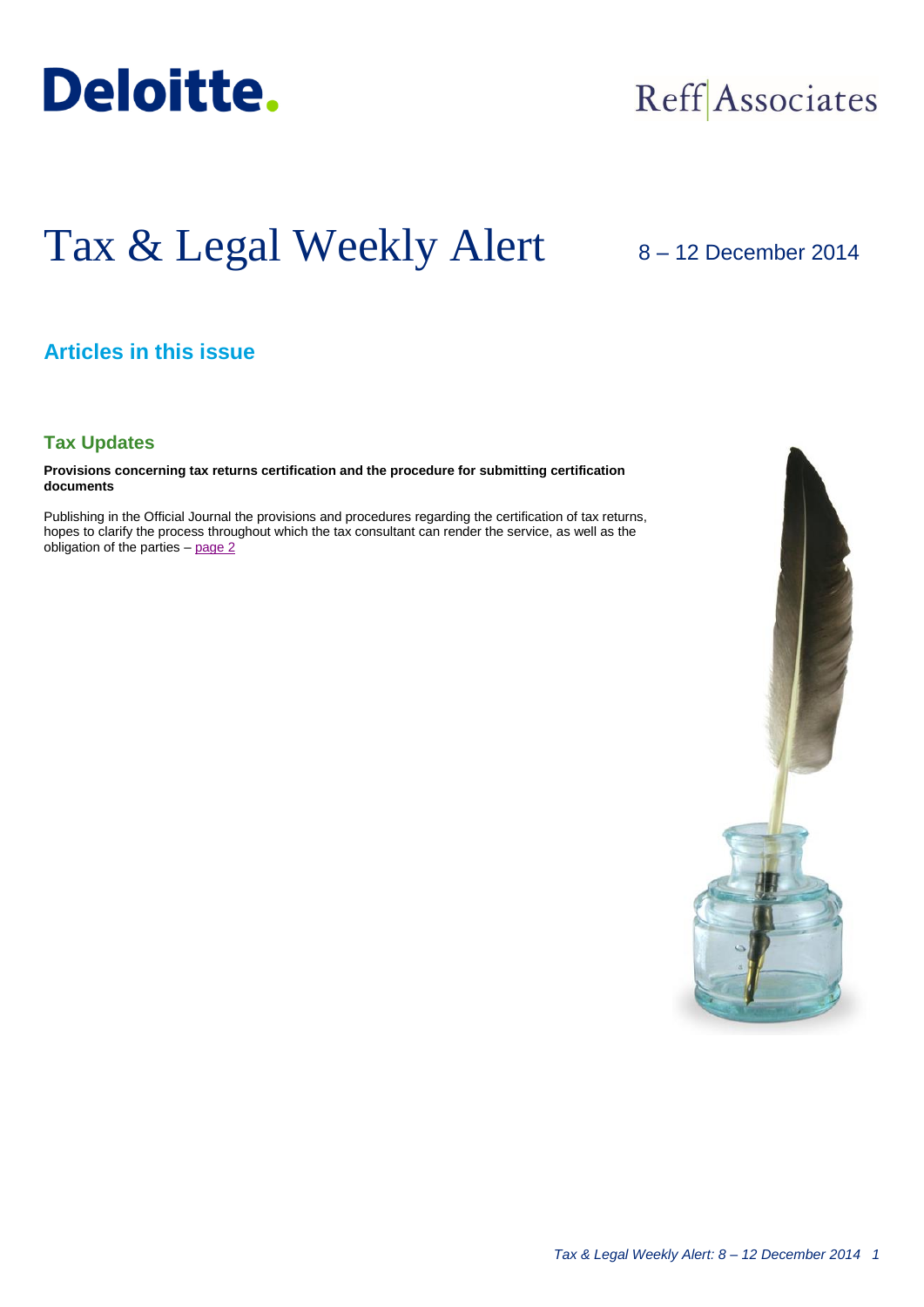## <span id="page-1-0"></span>**Provisions concerning tax returns certification and the procedure for submitting certification documents**

Decision no.6 of CCF for the approval of tax return certification and Order no. 1620 of the M.F.P, published in the Official Journal no. 881 and no. 883 with effect from 4 December 2014, for approving the procedure for submitting certification documents as well as the procedure regarding the exchange of information between ANAF and CCF.

#### **I. Decision of CCF for the approval of tax return certification ("Decision")**

The provisions contain clear requirements concerning:

- contracts concluded between tax consultants and tax payers
- the obligations of the tax payer, as well as the obligations of the tax consultant
- the work procedure
- the establishment of the tax treatment
- the method for establishing the materiality
- the certification result.

Find below the most important provisions:

#### **Who?**

Only active members of CCF;

#### **On what basis?**

 Certification Contracts concluded with tax consultants, never minding the fiscal domicile therein.

#### **Who has the filling obligation of the tax return?**

 The tax payer will fill in the return for it to be certified. He will be held solely liable for the accuracy of the information rendered.

#### **What is the working procedure?**

- The Tax consultant will create a special registry for the tax payer, which will be kept for, at least, the prescription period.
- The verification of the information is made aleatory.
- The tax consultant will establish a materiality that will help certify the returns
- The consultant will mention the result in a certification report, which will be submitted to the tax authorities; in case of rectifying statements, the reason for rectification shall be mentioned as well.

!! The decision contains certain special provisions regarding the certification of corporate income tax returns, VAT returns, excise duties returns and personal income tax returns.

#### **II. Order no. 1620 of the M.F.P, for approving the procedure for submitting certification documents, as well as the procedure regarding the exchange of information between ANAF and CCF**

The Order states that the certifying note will be submitted by the tax consultant after the approval of the tax payer. The Order also gives details about the content of the certifying note and the method of submission.

According to this order, the list of active tax consultants that may certify tax returns is subject to the exchange of information provisions.

**Please do not hesitate to contact us if any clarification is needed:**

**[Silviu Sandache](mailto:ssandache@deloittece.com)** Senior Manager +40 21 207 53 19

#### **[Gabriela Vezure](mailto:evezure@deloittece.com)** Senior Consultant +40 21 207 53 96

## **[Laura Tomescu](mailto:ltomescu@deloittece.com)**

**Consultant** +40 21 207 98 46